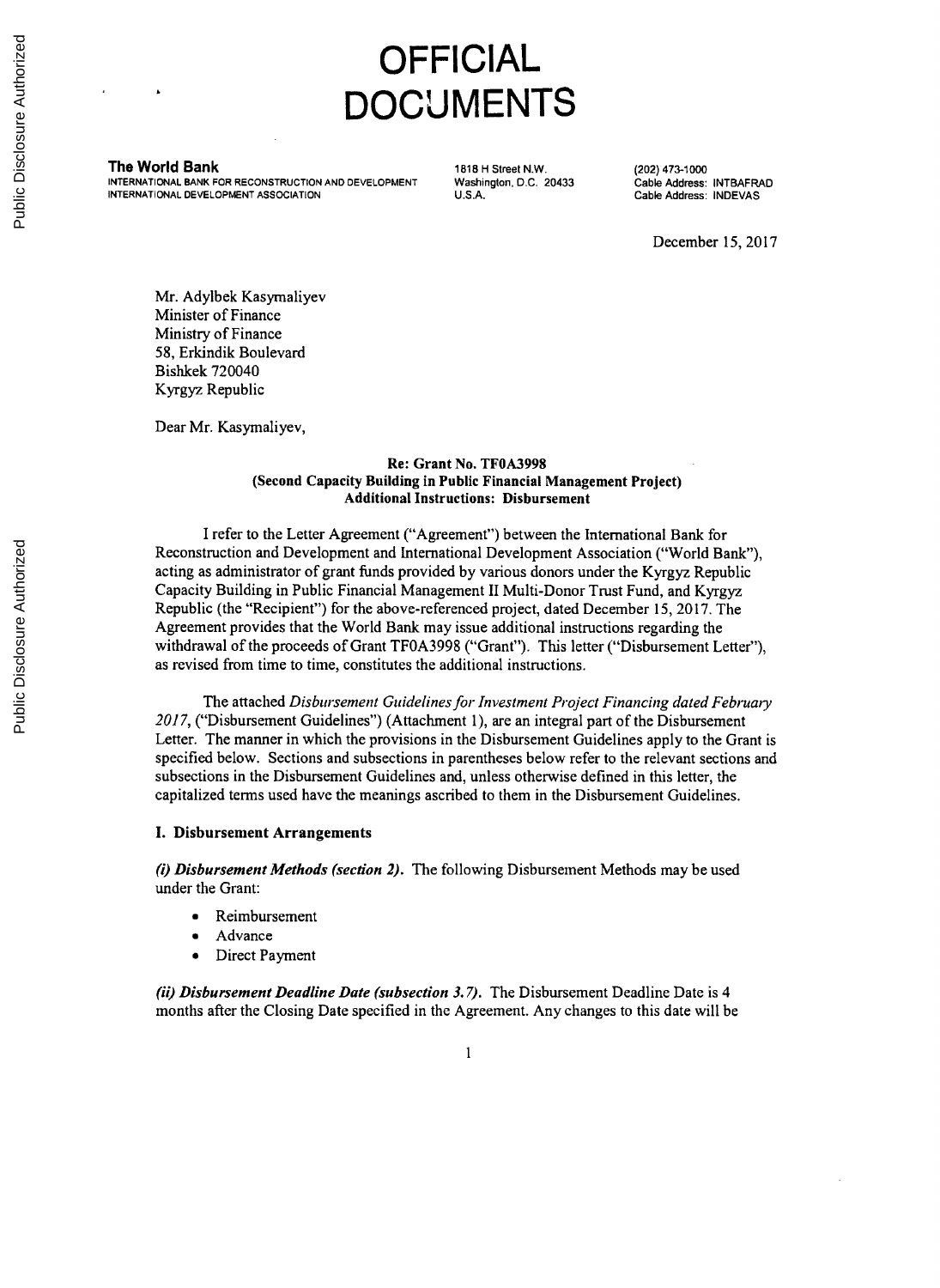notified **by** the World Bank.

*(iii)* **Disbursement Conditions** *(subsection 3.8).* Please refer to the Disbursement Condition(s) in the Agreement.

#### **II.** Withdrawal of Grant Proceeds

*(i) Authorized Signatures (subsection 3.1).* **A** letter in the Form attached (Attachment 2) should be furnished to the World Bank at the address indicated below providing the name(s) and specimen signature(s) of the official(s) authorized to sign Applications:

> The World Bank **1818** H Street, N.W. Washington, **DC** 20433 United States of America Attention: Lilia Burunciuc, Regional Director, Central Asia

*(ii) Applications (subsections 3.2* **-** *3.3).* Please provide completed applications for withdrawal, together with supporting documents, through the World Bank's Client Connection, web-based portal, following the instructions for electronic delivery. In case the Recipient does not have internet access, the World Bank may permit the delivery of applications for withdrawal, together with supporting documents, in accordance with subsection **3.3,** to the following address:

> The World Bank Radnicka cesta **80,** 9th floor Zagreb, HR **- 10 000** Croatia Attention: Loan Department

*(iii) Electronic Delivery (subsection 3.4)* The World Bank may permit the Recipient to electronically deliver to the World Bank Applications (with supporting documents) through the World Bank's Client Connection, web-based portal. The option to deliver Applications to the World Bank by electronic means may be effected if: (a) the Recipient has designated in writing, pursuant to the terms of subparagraph (i) of this Section, its officials who are authorized to sign and deliver Applications and to receive secure identification credentials ("SIDC") from the World Bank for the purpose of delivering such Applications **by** electronic means; and **(b)** all such officials designated **by** the Recipient have registered as users of Client Connection. **If** the World Bank agrees, the World Bank will provide the Recipient with **SIDC** for the designated officials. Following which, the designated officials may deliver Applications electronically **by** completing Form **2380,** which is accessible through Client Connection

(https://clientconnection.worldbank.org). The Recipient may continue to exercise the option of preparing and delivering Applications in paper form. The World Bank reserves the right and may, in its sole discretion, temporarily or permanently disallow the electronic delivery of Applications **by** the Recipient.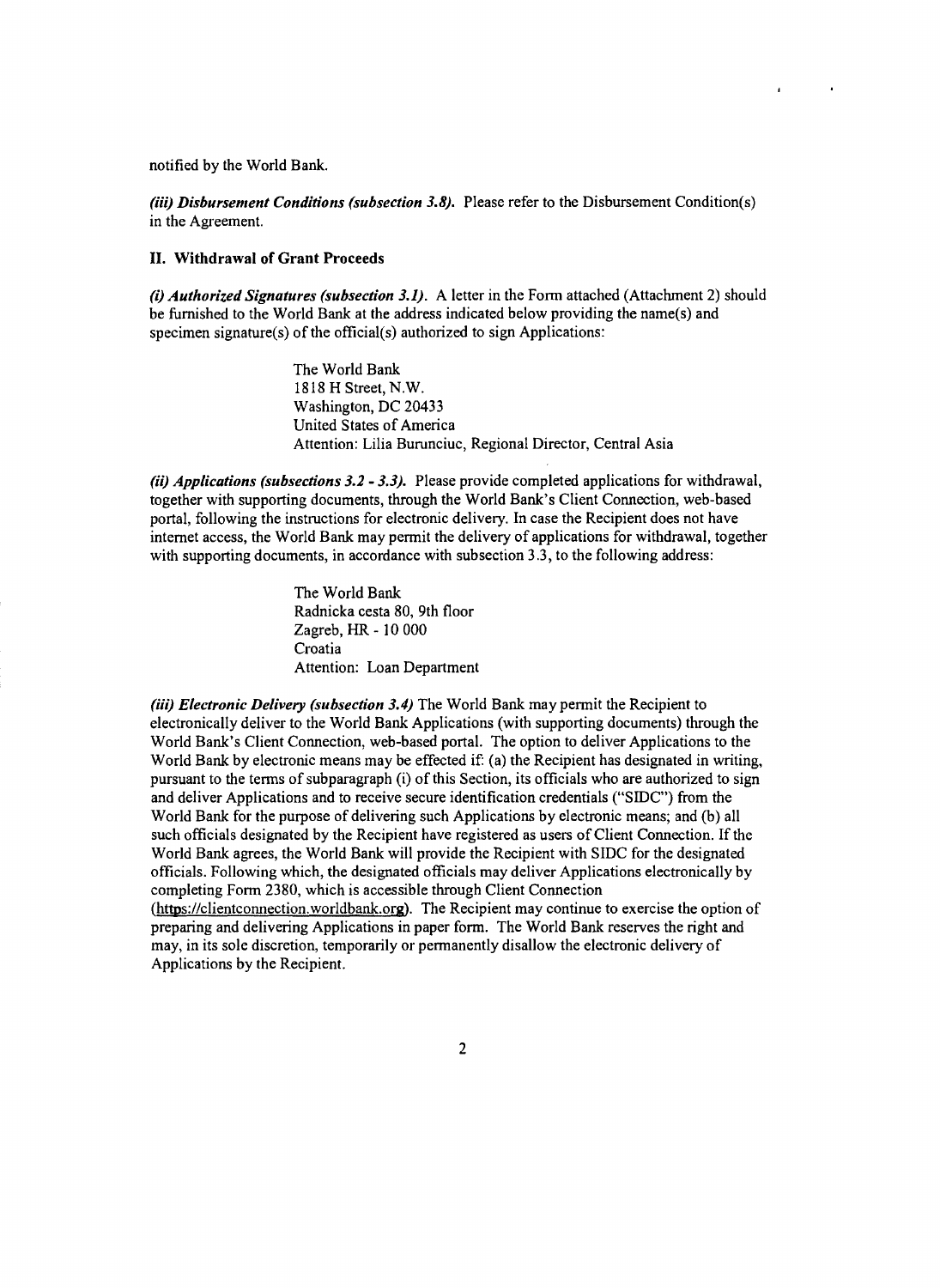*(iv)* **Terms and** *Conditions of Use of SIDC to Process Applications.* **By** designating officials to use SIDC and **by** choosing to deliver the Applications electronically, the Recipient confirms through the authorized signatory letter its agreement to: (a) abide **by** the *Terms and Conditions of Use of Secure Identification Credentials in connection with Use of Electronic Means to Process Applications and Supporting Documentation* ("Terms and Conditions of Use of **S IDC")** provided in Attachment **3;** and **(b)** to cause such official to abide **by** those terms and conditions.

(v) Minimum Value of Applications (subsection 3.5). The Minimum Value of Applications for Direct Payment and Reimbursement is **US\$ 50,000.**

*(vi) Advances (sections 5 and 6).*

- *\* Type ofDesignated Account (subsection 5.3):* Segregated
- *\* Currency ofDesignated Account (subsection 5.4):* **US** Dollar **(US\$)**
- *\* Financial Institution at which the Designated Account Will Be Opened (subsection 5.5):* a commercial bank **/** financial institution acceptable to the World Bank.
- *\* Ceiling (subsection 6.1):* **US\$ 250,000**

#### **III. Reporting on Use of Grant Proceeds**

*(i) Supporting Documentation (section 4).* Supporting documentation should be provided with each application for withdrawal as set out below:

- *\* For requests for Reimbursement and for reporting eligible expenditures paid from the Designated Account:*
	- o Statement of Expenditure **(SOE)** in the form attached (Attachment 4) for all expenditures **/** contracts; and
	- " **A** designated account reconciliation statement (Attachment **5)** and related bank statements.
- *For requests for Direct Payment:* records evidencing eligible expenditures, e.g., copies of receipts, supplier invoices.

*(ii) Frequency of Reporting Eligible Expenditures Paid from the Designated Account (subsection 6.3).* Quarterly, or more frequently if needed.

#### **IV. Other Important Information**

For additional information on disbursement arrangements, please refer to the Disbursement Handbook available on the World Bank's public website at https://www.worldbank.org and its secure website "Client Connection" at https://clientconnection.worldbank.org. Print copies are available upon request.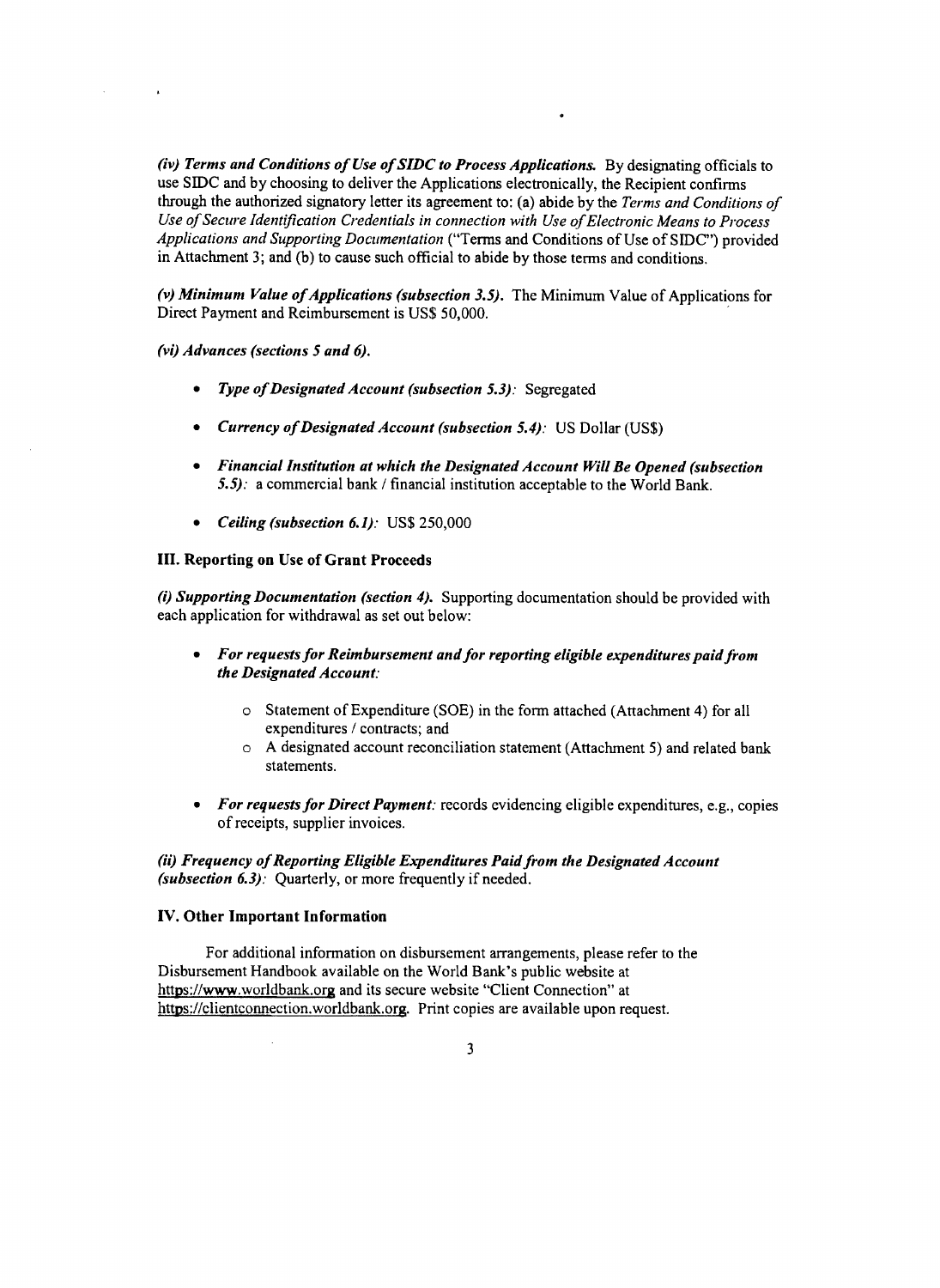If you have not already done so, the World Bank recommends that you register as a user of the Client Connection website (https://clientconnection.worldbank.org). From this website you will be able to download Applications, monitor the near real-time status of the Grant, and retrieve related policy, financial, and procurement information. **All** Recipient officials authorized to sign and deliver Applications **by** electronic means are required to register with Client Connection before electronic delivery can be effected. For more information about the website and registration arrangements, please contact the World Bank **by** email at <clientconnection@worldbank.org>.

**If** you have any queries in relation to the above, please contact Jasna Mestnik, Finance Officer, at jmestnik@worldbank.org, using the above reference.

Yours sincerely,

Munic

Lilia Burunciuc Regional Director Central Asia

Attachments:

- **1.** Disbursement Guidelines for Investment Project Financing, dated February **2017**
- 2. Form for Authorized Signatures
- **3.** Terms and Conditions of Use of Secure Identification Credentials in connection with Use of Electronic Means to Process Applications and Supporting Documentation, dated March **1, <sup>2013</sup>**
- 4. Form of Statement of Expenditure **(SOE)**
- **5.** Form of Designated Account Reconciliation Statement

Prepared **by:** Jasna Mestnik, Finance Officer **-** WFALN

Cleared with and cc: Mohammad Nadeem, Country Lawyer **- LEGLE** Gregory Kisunko, Task Team Leader **- GGO** *15*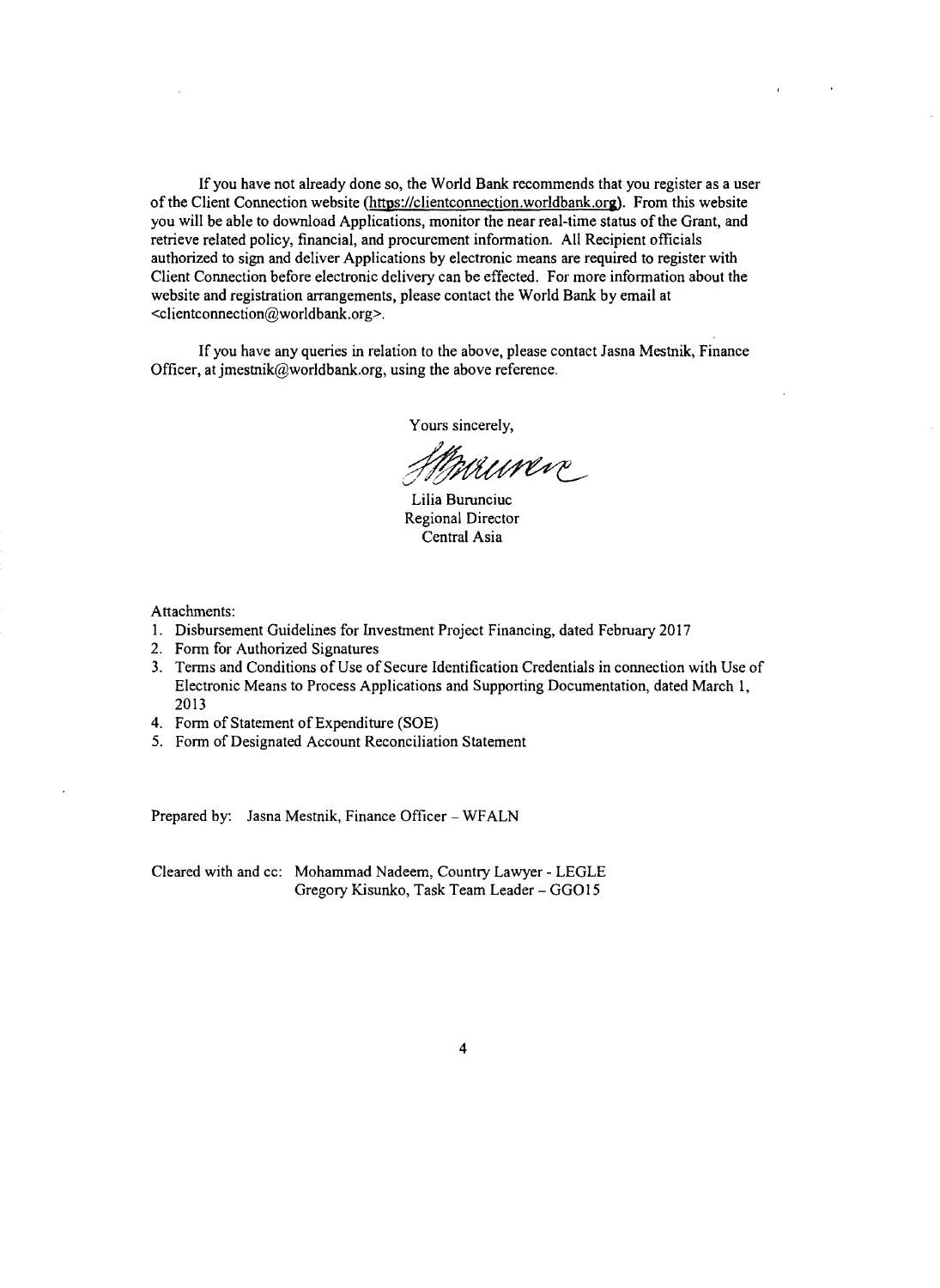#### **Disbursement Guidelines for**

#### **Investment Project Financing**

**February 2017**

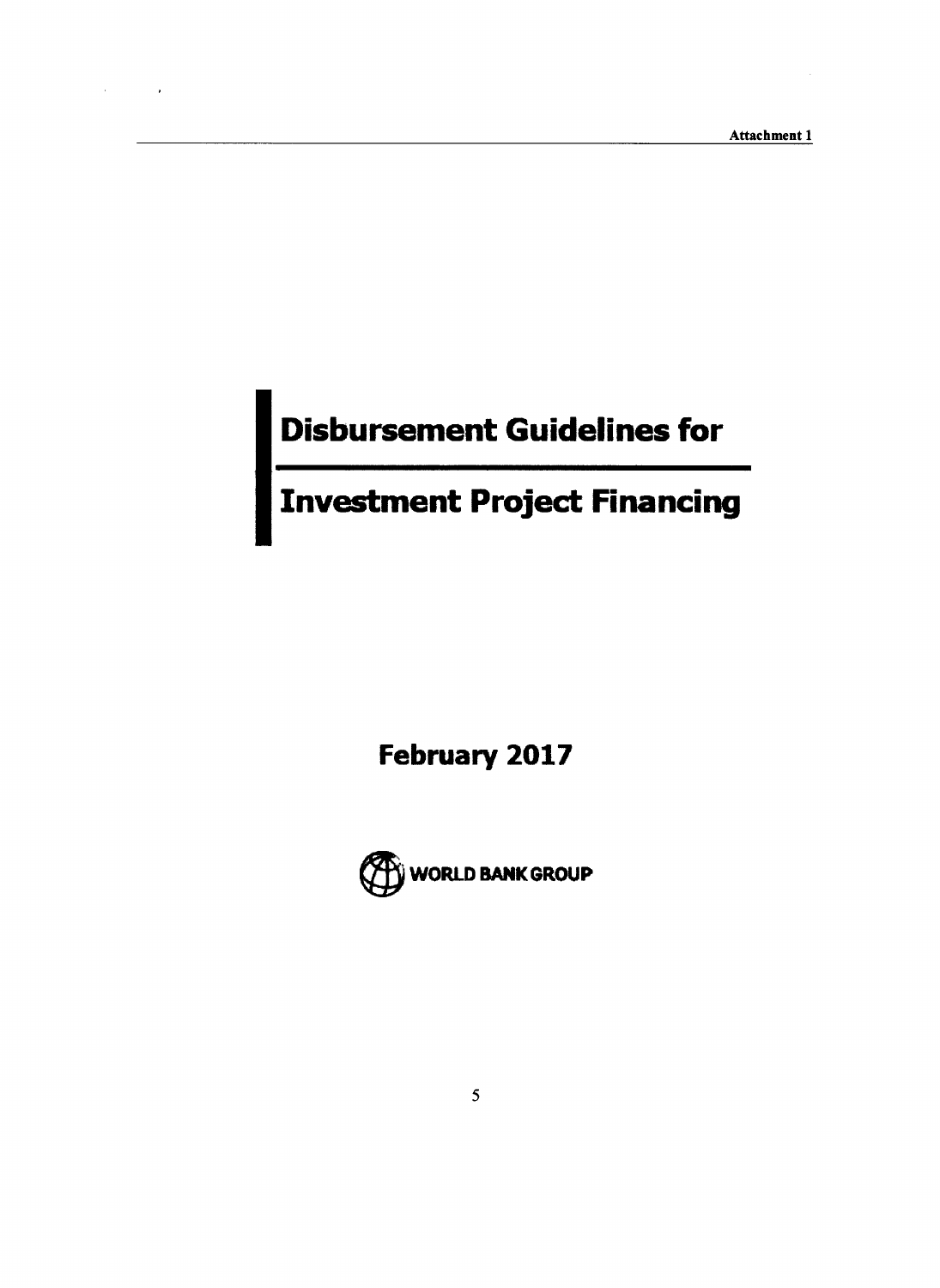#### **CONTENTS**

 $\mathcal{L}_{\text{max}}$  and  $\mathcal{L}_{\text{max}}$  . The  $\mathcal{L}_{\text{max}}$ 

 $\sim 10^6$ 

 $\sim 10^{-10}$ 

|                                                | Page |
|------------------------------------------------|------|
| 1. Purpose                                     |      |
| 2. Disbursement Methods                        |      |
| 3. Withdrawal of Funds from Financing Account  | 2    |
| 4. Supporting Documentation Requirements       | 3    |
| 5. Designated Accounts                         | 4    |
| 6. Terms and Conditions Applicable to Advances | 6    |
| 7. <b>Ineligible Expenditures</b>              | 7    |
| 8. Refunds                                     | 8    |

 $\mathcal{L}(\mathcal{L})$  .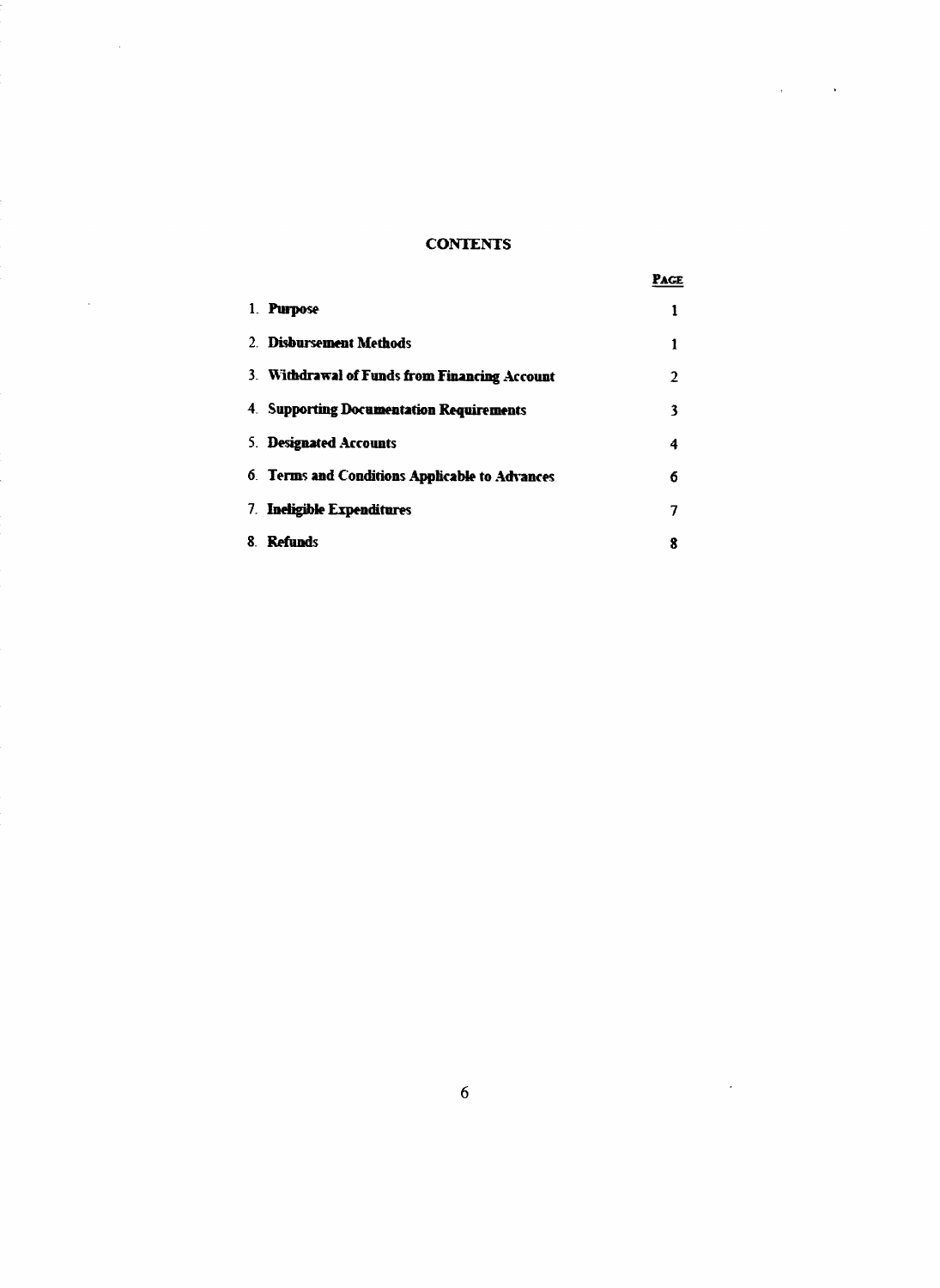### 1. Purpose

 $\overline{\phantom{a}}$ 

1.1 The purpose of the Disbursement Guidelines for Investment Project Financing (the guidelines) is to set out the World Bank's procedures and requirements for disbursement of funds in projects.<sup>1</sup> Specifically, the guide meligible purposes, and (g) the disbursement consequence of refunds.

## 2. Disbursement Methods

assessment of the borrower's financial management and procurement arrangements, the cash flow needs of the project, and its disbursement experience with the borrower. Those arrangements are stated in the Financing Agreemen The World Bank establishes disbussement arrangements for a project in consultation with the borrower, taking into consideration, among other things, an  $\overline{21}$ 

2.2 The World Bank disburses funds from the Financing Account established for each loan, to or on the order of the borrower, using one or more of the following disbursement methods, as determined by the World Bank.

J.

 $\ddot{\phantom{1}}$ 

in this document the *World Bonk* moledus the International Bank for Reconstruction and Development (IBKD) and the international Development Association (DNA), whether acting on its own account or in (IBKD) and the intern

The Disbursement Letter contants additional instructions describing the disbursement arrangements for<br>withdrawing proceeds from the Financing Account under a particular investment project.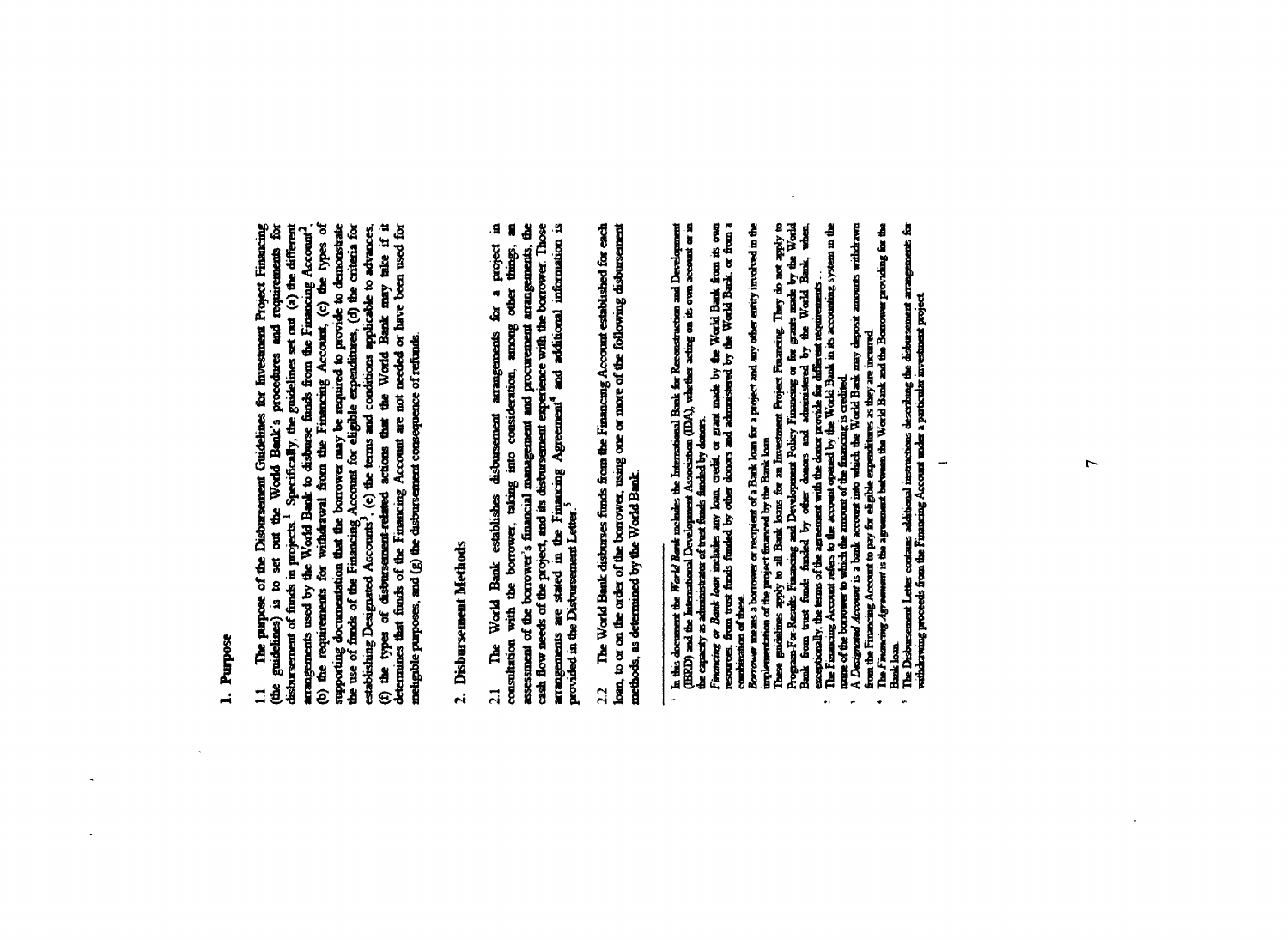- Reimbursement. The World Bank may reimburse the borrower for  $(a)$ expenditures eligible for financing pursuant to the Financing Agreement (eligible expenditures) that the borrower has prefinanced from its own **resources**
- (Ъ) Advance: The World Bank may advance funds from the Financing Account into a Designated Account of the borrower to finance eligible expenditures as they are incurred and for which supporting documents will be provided at a later date (see section 5, Designated Accounts).
- Direct Payment: The World Bank may make payments, at the borrower's  $(c)$ request, directly to a third party (for example, supplier, contractor, or consultant) for eligible expenditures.
- $(d)$ Special Commitment. The World Bank may pay amounts to a third party for eligible expenditures under special commitments entered into. in writing, at the borrower's request and on terms and conditions agreed between the World Bank and the borrower.

#### 3. Withdrawal of Funds from the Financing Account

Authorized Signatures. Before finds from the Financing Account may be  $31$ withdrawn or committed, the authorized representative of the borrower (as designated in the Financing Agreement) must furnish to the World Bank, electronically through the Client Connection website (http://clientconnection.workdbank.org), or through an authorized signatory designation letter, the name(s) of the official(s) authorized (a) to sign and submit applications for withdrawal and applications for a special commitment (collectively, Applications), and (b) to receive Secure Identification Credentials (SIDC) from the World Bank. The borrower must notify the World Bank of any changes in signature authority, either electronically in Client Connection or through an updated authorized signatory designation letter.

Terms and Conditions of Use of Secure Identification Credentials (SIDC) to  $3.2$ Process Applications. By designating officials to use SIDC and by choosing to submit the applications electronically, the borrower confirms its agreement to abide by the terms and conditions of use of SIDC<sup>6</sup>

 $33$ Applications. Applications must be provided to the World Bank in such form as is required to access funds from the Financing Account and must include such information as the World Bank may reasonably request.

 $34$ Applications and necessary supporting documents (see section 4 Supporting Documentation Requirements) should be submitted to the World Bank electronically, in a

 $^{\circ}$  Terms and conditions of use of SIDC are provided in the Disbursement Letter.

 $\mathbf{B}$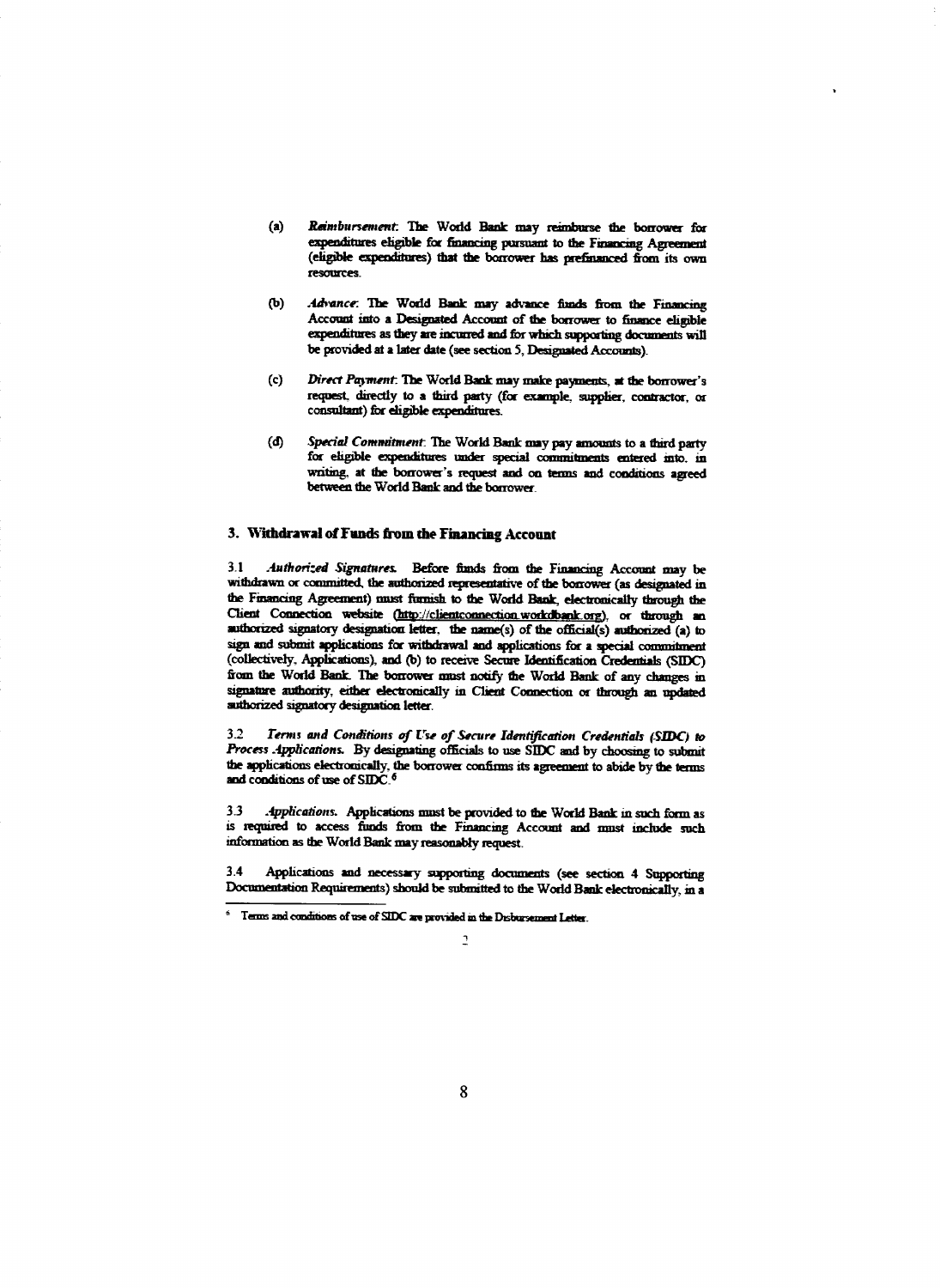manner and on terms and conditions specified by the World Bank, through the Client Connection website at http://citentoconnection worldbank.org. The World Bank may, at its discretion, temporarily or permanently, disalfow Connection website at  $\underline{\lim_{\mathcal{V}}}/(\text{theorem-tion. Weofland, org or may be obtained from the World Bank upon request.}$ 

3.5 Minimum Falue of Applications. The World Bank establishes a minimum value for applications for reinfuncionnent, direct payment, and special commitment. The World Bank reserves the right not to accept applications that

 $\mathbf{9}^{\circ}$ Financing Agreement **Funning Agreement** Loan Distourang Period. The World Bank processes Applications only after the time of the correct has been declared effective in accordance with the terms of the ing Agreement The expenditures for which the Applications are

- $\mathbf{\hat{e}}$ earlier date specified in the Financing Agreement for that pupose, and in the case of projects that permit retroactive financing, on or after the Paid for on or after the date of the Funancing Agreement, or alternatively
- $\widehat{\mathbf{e}}$ Incurred on or before the closing date specified or referred to in the Financing Agreement (the Chosing Date), except as otherwise specifically agreed with the World Bank

Disbursement Deadline Date. The borrower must promptly inform the World Bank of any expected implementation delays or exceptional administrative issues before those dates. The World Bank notifies the borrower of any except orderly project completion and closure of the Financing Account, the World Bank does not accord after the 3.7 The loan distorming period ends on the final date established by the World Bank for receipt by the World Bank of applications for withdrawal and supporting documentation (the Disbursement Deadline Date). The Disbursem make to the Disbursement Deadline Date.

the Financing Account for that category only after the disbursement condition has been fulfilled and the World Bank has notified the borrower to that effect. 3.8 Disbursement Conditions. If the Financing Agreement contains a disbursement condition for a specific expenditure category, the World Bank will disburse finds from

# 4. Supporting Documentation Requirements

 $\ddot{\mathbf{r}}$ expenditures finds from the Financing Account have been or are being used to finance eligible The borrower provides supporting documentation to the World Bank to show that

 $\mathbf{L}_{\mathbf{A},\mathbf{B}}$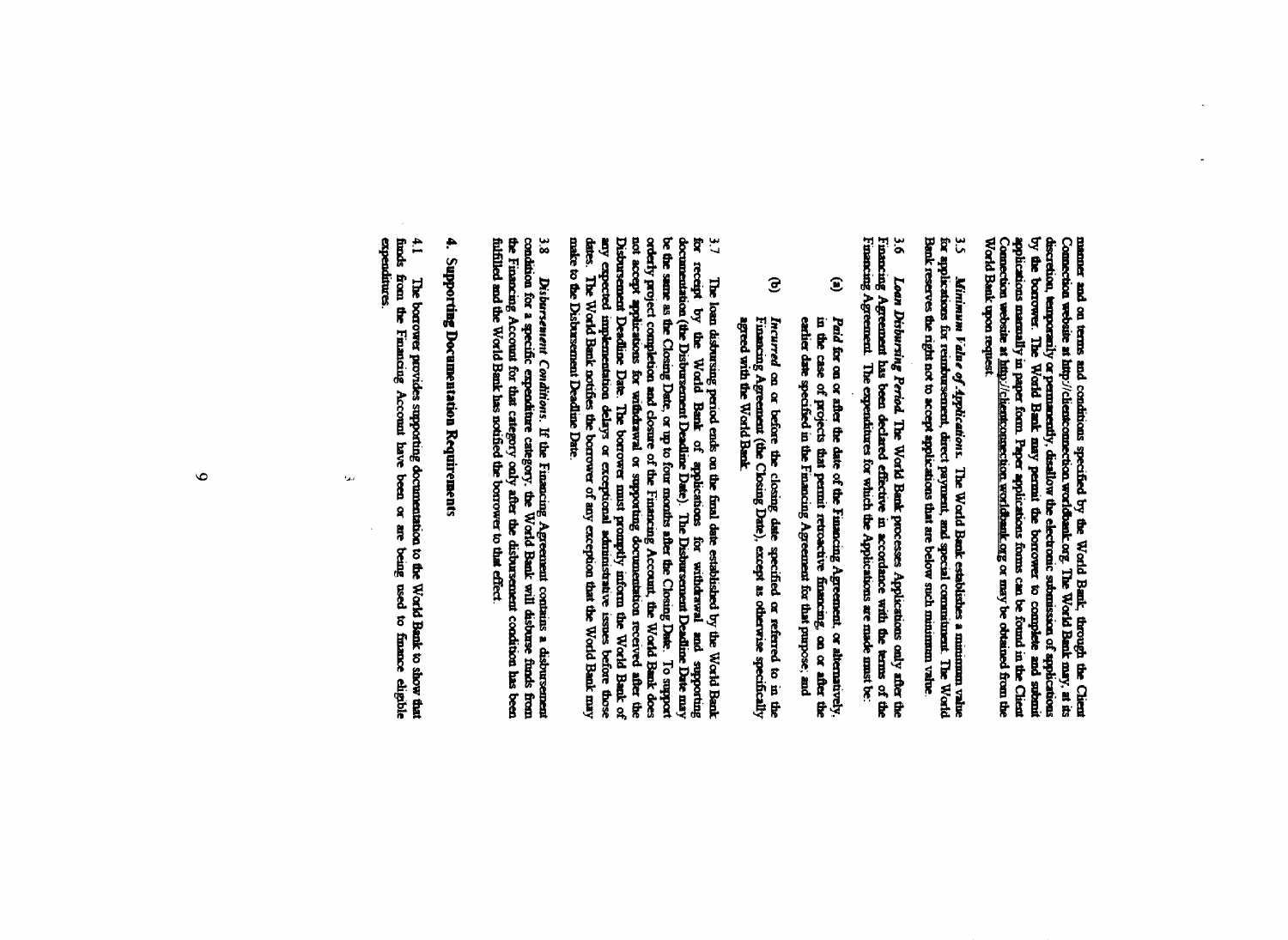$4.2$ For special commitments, the commercial bank provides its confirmation directly to the World Bank that conditions for the release of payments committed for withdrawal have been met

 $\overline{43}$ Types of Supporting Documentation. The World Bank requires either copies of the original documents evidencing eligible expenditures (Records) or summary reports of expenditure (Summary Reports) in such form and substance as the World Bank may specify. Records include such documents as invoices and receipts. A Summary Report may be either (a) the interim unaudited financial report required under the Financing Agreement (Interim Financial Report) or (b) a statement of expenditure summarizing eligible expenditures paid during a stated period (Statement of Expenditure). In all cases, the borrower is responsible for retaining the original documents evidencing eligible expenditures and making them available for audit or inspection.

44 The World Bank determines the types of supporting documentation that the borrower must provide, taking into consideration the disbursement method used. The supporting documentation may be the following:

- $(a)$ For applications for Reimbursement. (i) Interim Financial Reports. (ii) Statements of Expenditure, or (iii) Records
- $(b)$ For reporting on the use of Advances: (i) Interim Financial Reports, (ii) Statements of Expenditure, or (iii) Records
- $(c)$ For applications for Direct Payments: (i) Records such as copies of supplier invoices; (ii) a bank guarantee for advance or retention payment
- For applications for Special Commitment. Copy of the Letter of Credit  $(d)$ (with valid expiry date) that the commercial bank, known as the opening bank, has issued. For payment, a SWIFT (Society for Worldwide Interbank Telecommunication) message must be sent by the commercial bank and
- $(e)$ Any other supporting documentation that the World Bank may request by notice to the borrower or as specified in the Disbursement Letter.

Failure to Provide Audited Financial Statements. If the borrower fails to provide  $4.5$ any of the audited financial statements required in accordance with, and within the period of time specified in, the Financing Agreement, the World Bank may, at its discretion, decide not to accept applications for withdrawal supported by Summary Reports, even if such reports are accompanied by Records.

5. Designated Accounts

 $\overline{\mathbf{1}}$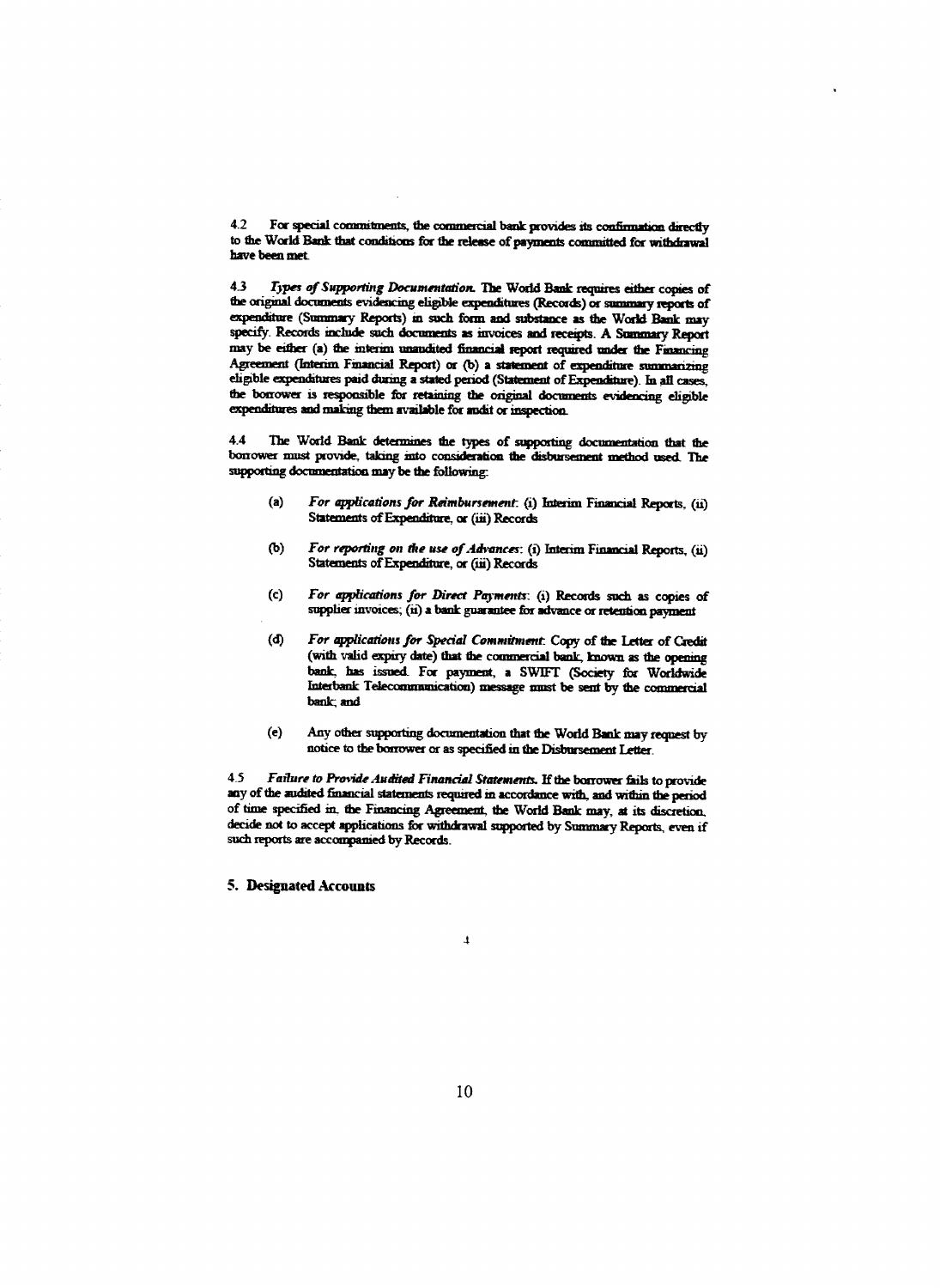**5.1** The borower may open one or more designated accounts into which the World Bank may, at the borrower's request, deposit amounts withdrawn from the Fmancing Account for the purpose of paying for eligible expenditures as they are incurred. Before the World Bank authorizes establishment of a Designated Account, the borrower must have adequate administrative capability, internal controls, and accounting and auditing procedures to ensure effective use of the Designated Account.

*5.2 The* World Bank may decide not to permnt **the** use of Designated Accounts in new projects if *the* borrower has ftiled to refund undacumented *advances* in the Designated Account of any other loan to, or guaranteed by the borrower withm two months after the Disbursement Deadline Date **for** that loan-

5.3 *Iype of Designated Account.* A Designated Account may be established in one of two ways **-** as **a** segregated account *or* pooled account as **appropriate** for the **project** concerned, and as determined and notified **by** *the* World Ban

- *(a) Segregated Account An* account of the borrower ito which only proceeds of the Financing Account may be deposited;
- **(b)** *Poold Account* **An** account of the borrower into winch the *funds* from *the* Financing Account and funds of other financing for the project (such as borrower resources or financing by other development partners) may be deposited

5.4 Currency of the Designated Account. Designated Accounts must be in a curency acceptable to the World Bank. In counties that have a freely convertible curency, Designated Accounts maybe held in the cunency of the borrower or any freely convertible cunrrency The World Bank may also agree to local currency Designated Accounts when, among other **things,** the country's cunency (even if not **firely** convertible) is stable and the expenditures to be fianced are primarily **in** local currency. The borrower bears **all** risks associated with foreign exchange fluctuations between **(a)** the cnrency of denomination of the loan and that of the borrower's Designated Account and **(b)** the curency of denommation of the bonower's Designated Account and the currency or currencies of project expenditures.

*Financial Institution.* Designated Accounts nuist be opened and maintained in a fiancial institution7 selected **by** the borrower and acceptable to the World Bank **A** fnancial institution is acceptable if it meets all the following requirements:

- (a) It is financially sound
- **(b)** It is in good standting
- (c) It is authorized to mainta the Designated Account **in** the curency agreed between the World Bank and the *borrower*
- **(d)** It is audited regularly, and receive satisfctory audit reports;

A **fmancial** institution may be the country's central bank, a local development bank or a commercial back

*<sup>5</sup>*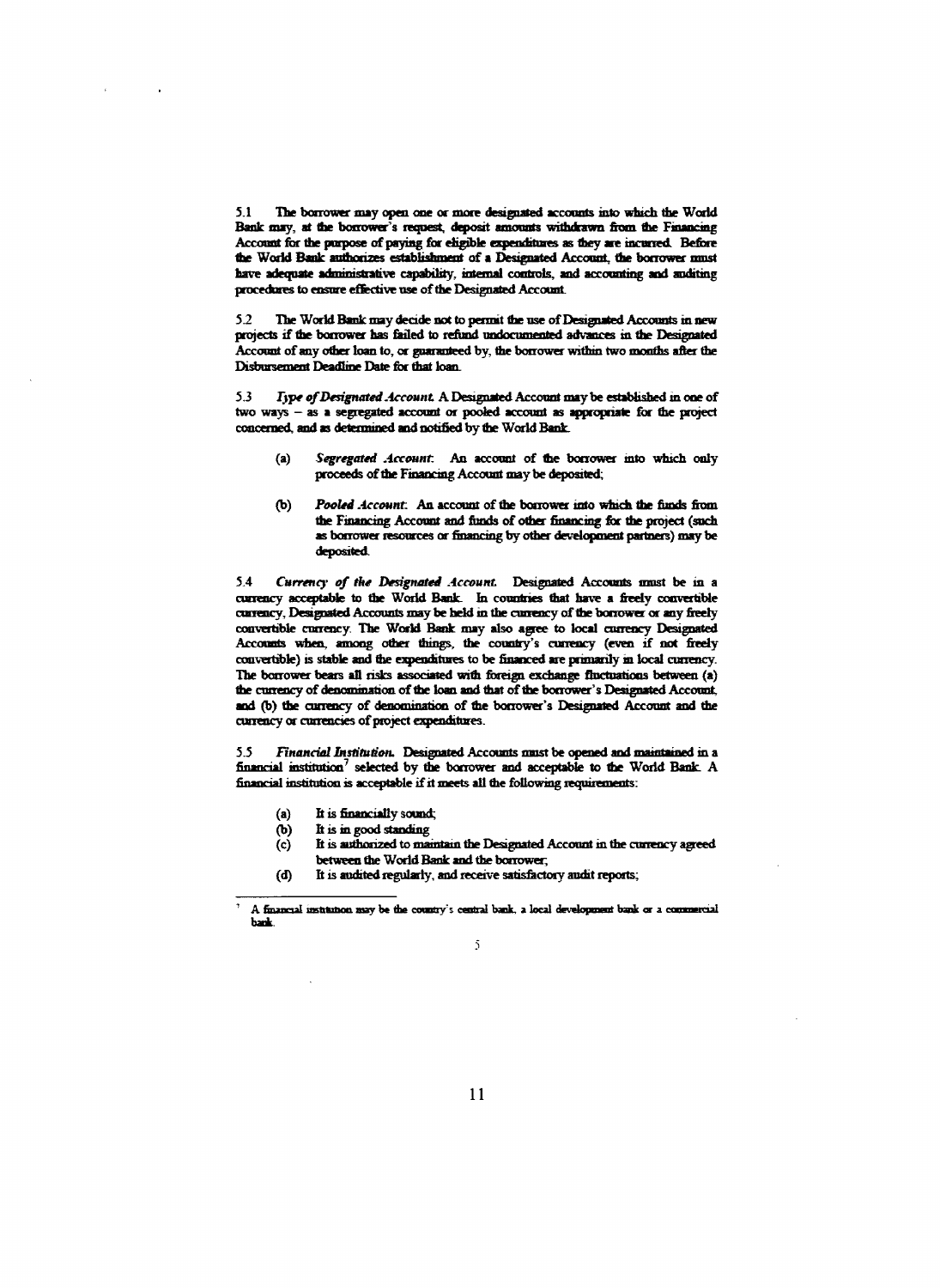- $(e)$ It can execute a large manber of transactions promptly;
- $\ddot{\mathbf{0}}$ It can satisfactorily perform a wide range of banking services
- It can provide a detailed statement of the Designated Account;  $\bf (g)$
- $\widetilde{(\mathbf{b})}$ It is part of a satisfactory correspondent banking network;
- 6 It charges reasonable fees for its services.

The World Bank reserves the right not to transfer funds to a financial institution 56 if that institution has asserted or asserts a claim to set off, seize, or attach the proceeds of any Bank loan on deposit in a Designated Account maintained by the institution.

#### 6. Terms and Conditions Applicable to Advances

 $6.1$ Ceiling. The World Bank notifies the borrower of the maximum amount of funds from the Financing Account that may be on deposit in a Designated Account (the Ceiling). The World Bank, at its discretion, may establish the Ceiling as either (a) a fixed amount, or (b) an amount that is adjusted from time to time during project implementation on the basis of periodic forecasts of project cash flow needs.

Applications for Advances. The borrower may apply for an advance in an  $6.2$ amount up to the Ceiling less the aggregate amount of those advances previously received by the borrower for which the borrower has not yet provided supporting documentation. Normally, to support orderly closure of the Financing Account, the World Bank does not advance funds from the Financing Account into the Designated Account after the Closing Date.

Frequency of Reporting Eligible Expenditures Paid from the Designated  $6.3$ Account. The borrower reports on the use of funds from the Financing Account advanced to the Designated Account at intervals specified by the World Bank by notice to the borrower. The borrower must ensure that all amounts deposited into the Designated Account are accounted for and that their use is reported prior to the Disbursement Deadline Date. After that date, the borrower must refund to the World Bank any advances still unaccounted for or remaining in the Designated Account.

Withholding Advances. The World Bank is not required to make any deposit into 64 the Designated Account if any of the following conditions apply:

- $(a)$ The World Bank determines that payment of the deposit would result in exceeding the Ceiling (see subsection 6.2, Applications for Advances);
- The World Bank is not satisfied that the borrower's planned project  $(b)$ expenditures justify the deposit. The World Bank may adjust the amount it deposits or withhold further deposits into the Designated Account until it is satisfied that the financial needs of the project warrant further deposits: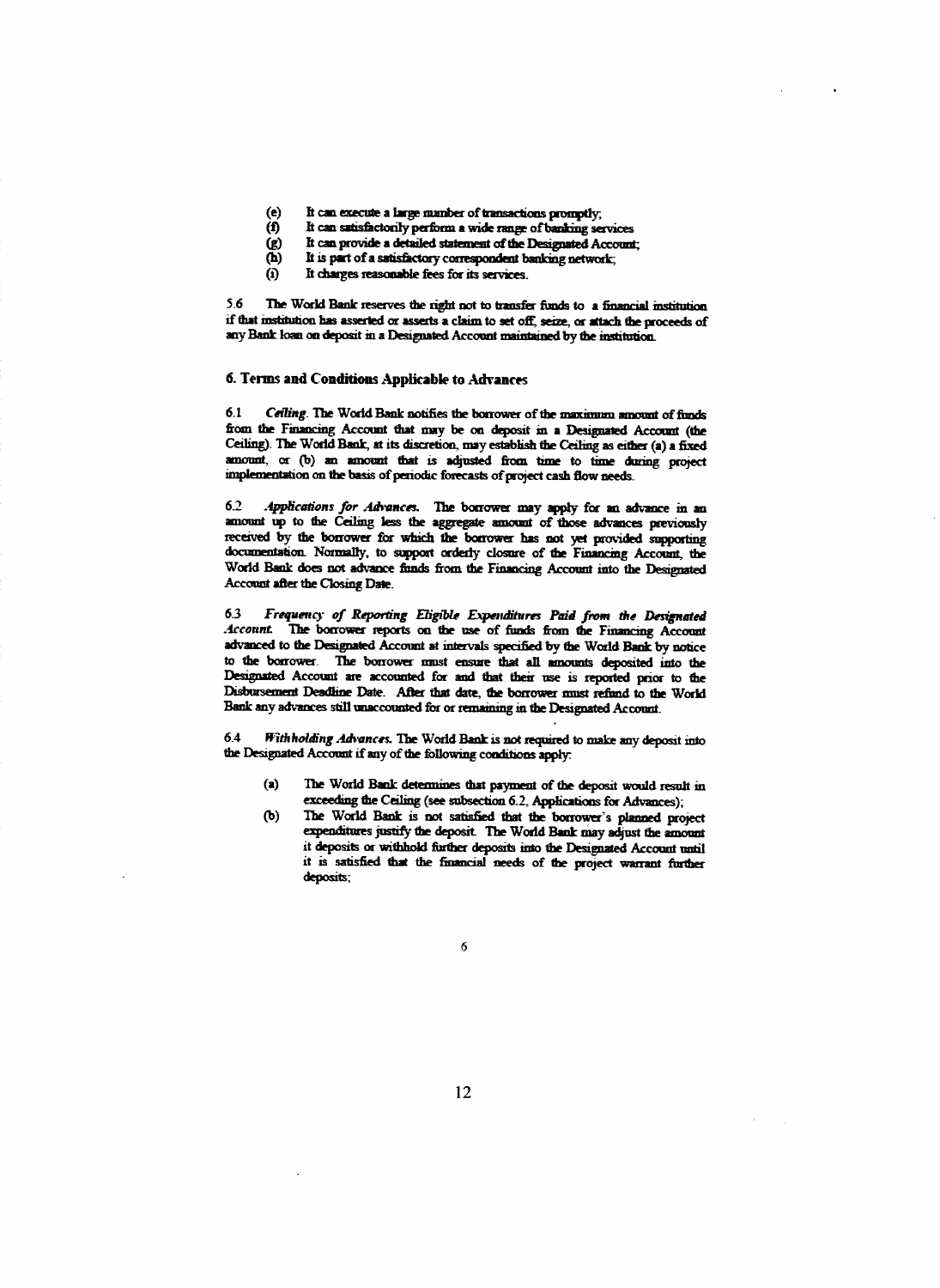The borrower fails to take the action required pursuant to the determinations made by the World Bank under subsections 7.1 and 7.2 of  $\widehat{\mathcal{L}}$ 

 $\sim$ 

- these guidelines;<br>The borrower fails to provide any of the andited financial statements required in accordance with, and within the period of time specified in, the  $\overline{\mathbf{e}}$ 
	- Financing Agreement;<br>The World Bank determines that all further withdrawals of funds from the Financing Account should be made by the borrower directly from the Financing Account; or  $\mathbf{\widehat{e}}$
- The World Bank has notified the borrower of its intention to suspend in whole or in part the borrower's right to make withdrawals from the Financing Account.  $\mathbf{e}$

deposited in the Designated Account will not be required to cover further payments for eligible expenditures (the Excess Amount), it may, at its discretion, require the borrower to take one of the following two disbursemen Excess Advances. If at any time the World Bank determines that any amount Ŝ,

- Provide evidence satisfactory to the World Bank within a period specified<br>by the World Bank that the Excess Amount will be used to pay for eligible<br>expenditures. If the evidence is not funnished within the time penod<br>speci  $\widehat{\mathbf{c}}$ 
	- $\widehat{\mathbf{e}}$

The borrower must perform the action requested promptly after receiving notification<br>from the World Bank that it must do so.

## 7. Ineligible Expenditures

7.1 Indigible Expenditures Generally. If the World Bank determines that any amount of the finads from the Financing Account was used to pay for an expenditure that is not eligible pursuant to the Financing Agreement (an i

- 
- Refund an equivalent amount to the World Bank<br>Exceptionally, provide substitute documentation evidencing other eligible expenditures.  $\widehat{\mathbf{e}}$

The borrower must perform the action requested promptly after receiving notification<br>from the World Bank that it must do so.

The General Conditions set forth certain terms and conditions generally applicable to IBRD loans and DA credits and grants.  $\bullet$ 

The Stondard Conditions set forth certain terms and conditions that are generally applicable to trust finds and advances made by the Bank under the Project Preparation Facility.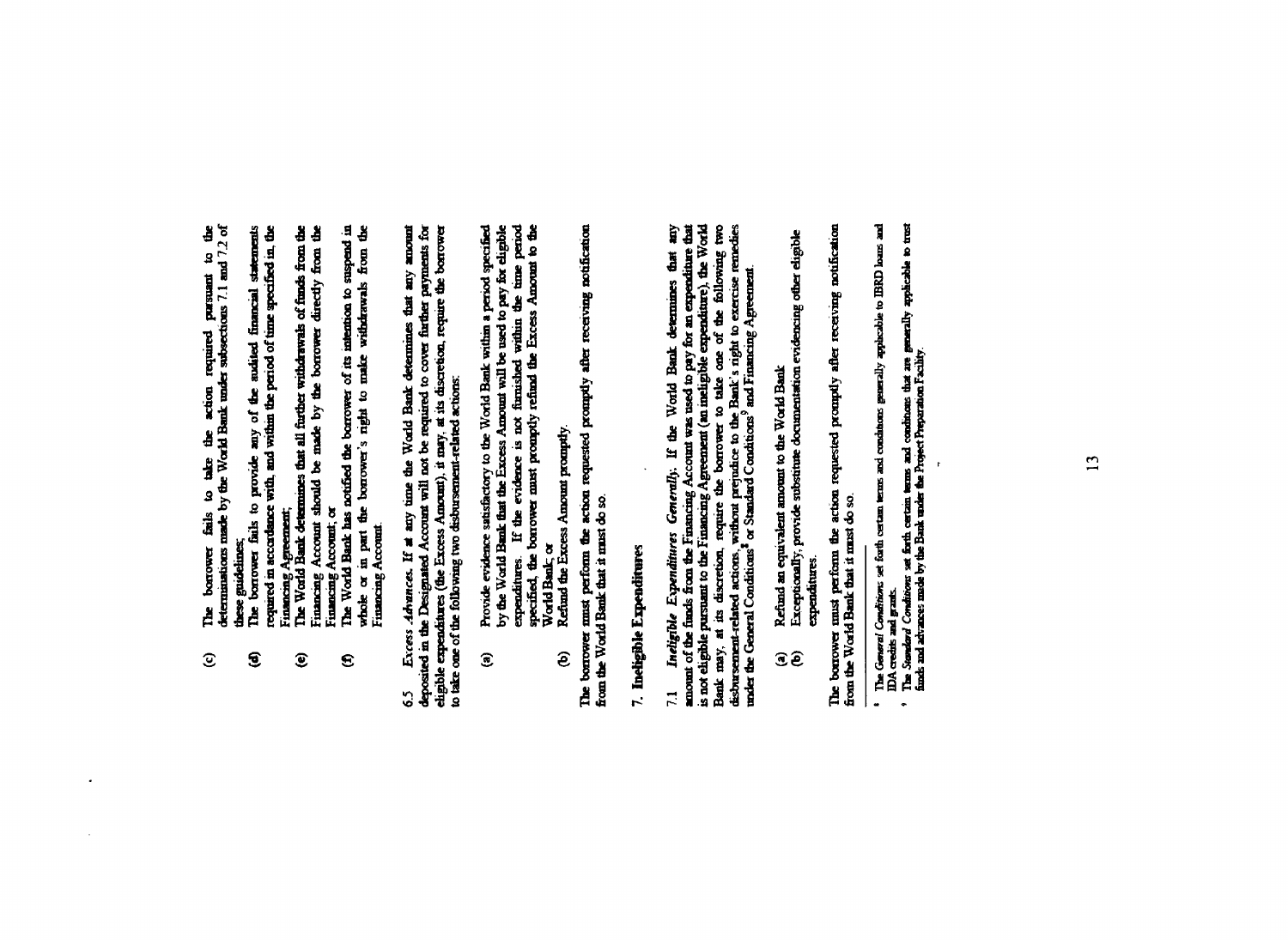**7.2** *lnelr fWe Expen"res Paidfrom the Designated Account.* lftheWarldBank deleumnes; that any payment out **of** the Designated Account was not juslified **by** the evidence furnished to the World Bank or was made for an **ineligible** expenditure, the World Bank may, at its discretion, require the borrower to take one of the following actions.

- (a) Provide the additional evidence requested by the World Bank<br>(b) Deposit an equivalent amount into the Designated Account
- **(b)** Deposit an equivalent amount into the Designated Account
- (c) Refund an equivalent amount to the World Bank<br>(d) Exceptionally, provide substitute documentation
- Exceptionally, provide substitute documentation evidencing other eligible expenditures.

The borrower must perform the action requested promptly after receiving notification from the World Bank that it must do so.

#### 8. Refunds

8.1 *Borrower Decision to Refund.* The borrower may, upon notice to the World Bank, refund all or any amount of the loan on deposit in the Designated Account to the World Bank for credit to the Financing Account.

9-2 *Consequence of Refinds.* The World **Bank shaU** determine whether refimids **IM** to die World Bank in accordance with sections **6** and **7** and subsection **S. I** of thew guidelines will be credited to the Financing Account. Refunds of funds into the Financing Account may resuft in (a) swap termination fees **(b)** unwinding costs for amounts **fix** which the interest rate basis or currency has been converted or hedged, (c) both.

**8.3** *Other Rights and Ob4godons Unaffierted* Ln, Re *y Refunds.* **Refunds of loan** do not affect **adier** kegal rights and obhgations of the parties under the Finnicing Agreement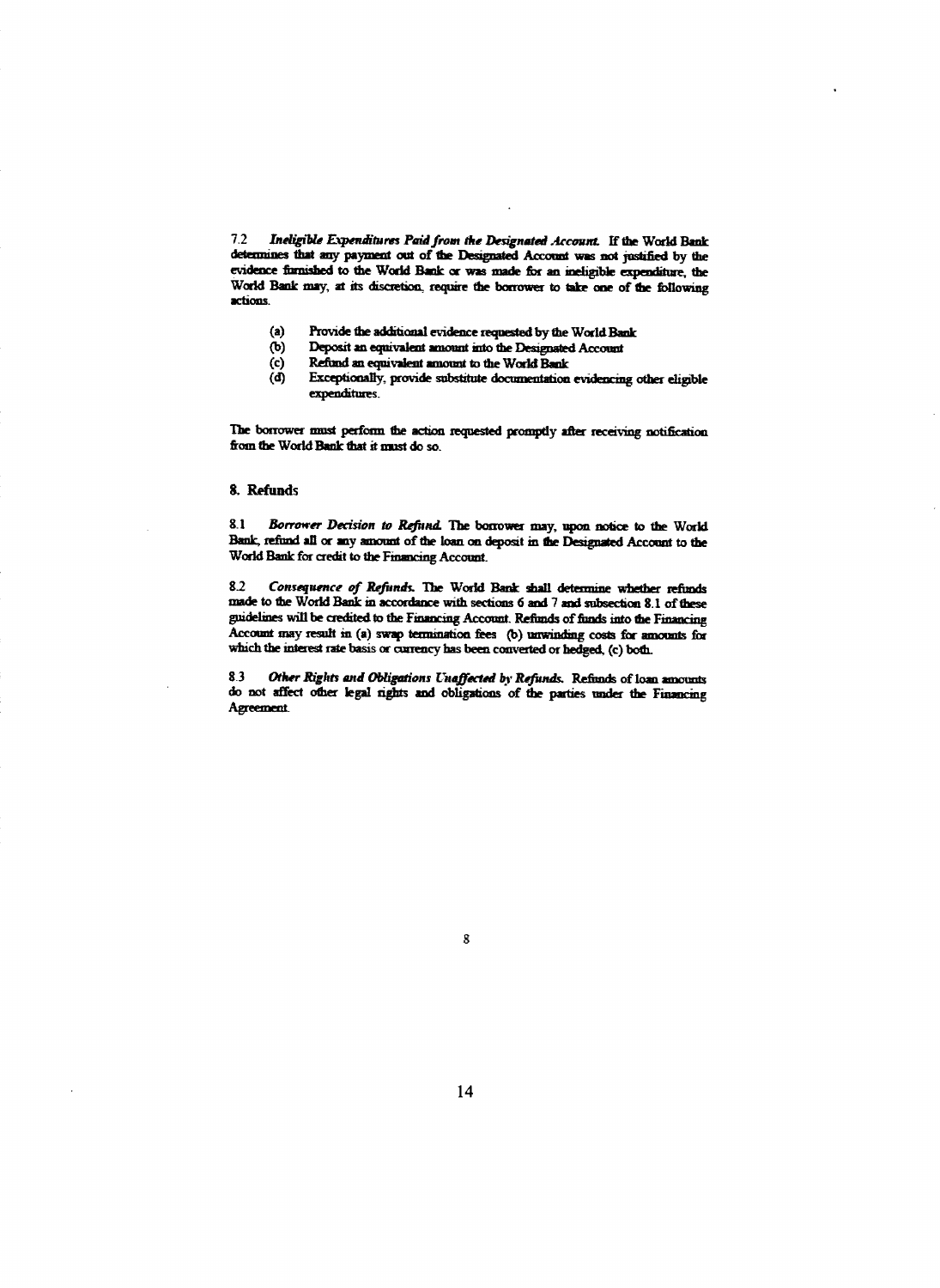Attachment 2

Form of Authorized Signatory Letter [Letterhead] Ministry of Finance [Street address] [City] [Country]

**[DATE]**

The World Bank **1818** H Street, N.W. Washington, **D.C.** 20433 United States of America

Attention: [Country Director]

Dear [Country Director]:

#### Re: Grant No. **TF0A3998** (Second Capacity Building in Public Financial Management Project)

**<sup>I</sup>**refer to the Letter Agreement ("Agreement") between the International Bank for Reconstruction and Development and International Development Association ("World Bank"), acting as administrator of grant funds provided **by** various donors under the Kyrgyz Republic Capacity Building in Public Financial Management II Multi-Donor Trust Fund, and Kyrgyz Republic (the "Recipient"), dated \_\_\_\_\_\_, providing the above Grant. For the purposes of Section 3.04 (b) of the Standard Conditions, as defined in the Agreement, any <sup>[1</sup>one] of the persons whose authenticated specimen signatures appear below is authorized on behalf of the Recipient to sign applications for withdrawal [and applications for a special commitment] under this Grant.

For the purpose of delivering Applications to the World Bank, 2[each] of the persons whose authenticated specimen signatures appears below is authorized on behalf of the Recipient, acting 3[individually] 4(jointly], to deliver Applications, and evidence in support thereof on the terms and conditions specified **by** the World Bank.

This confirms that the Recipient is authorizing such persons to accept Secure Identification Credentials **(SIDC)** and to deliver the Applications and supporting documents to

<sup>&#</sup>x27; Instruction to the Recipient when sending this letter to the World Bank: Stipulate if more than one person needs to sign Applications, and how many or which positions, and if any thresholds apply. *Please delete this footnote infinal letter that is sent to the World Bank.*

<sup>2</sup> Instruction to the Recipient: Stipulate if more than one person needs *to jointly* sign Applications, if so, please indicate the actual number. *Please delete this footnote in final letter that is sent to the World Bank.*

 $3$  Instruction to the Recipient: Use this bracket if any one of the authorized persons may sign; if this is not applicable, please delete. *Please delete this footnote in final letter that is sent to the World Bank.*

<sup>&</sup>lt;sup>4</sup> Instruction to the Recipient: Use this bracket only if several individuals must jointly sign each Application; if this is not applicable, please delete. *Please delete this footnote in final letter that is sent to the World Bank.*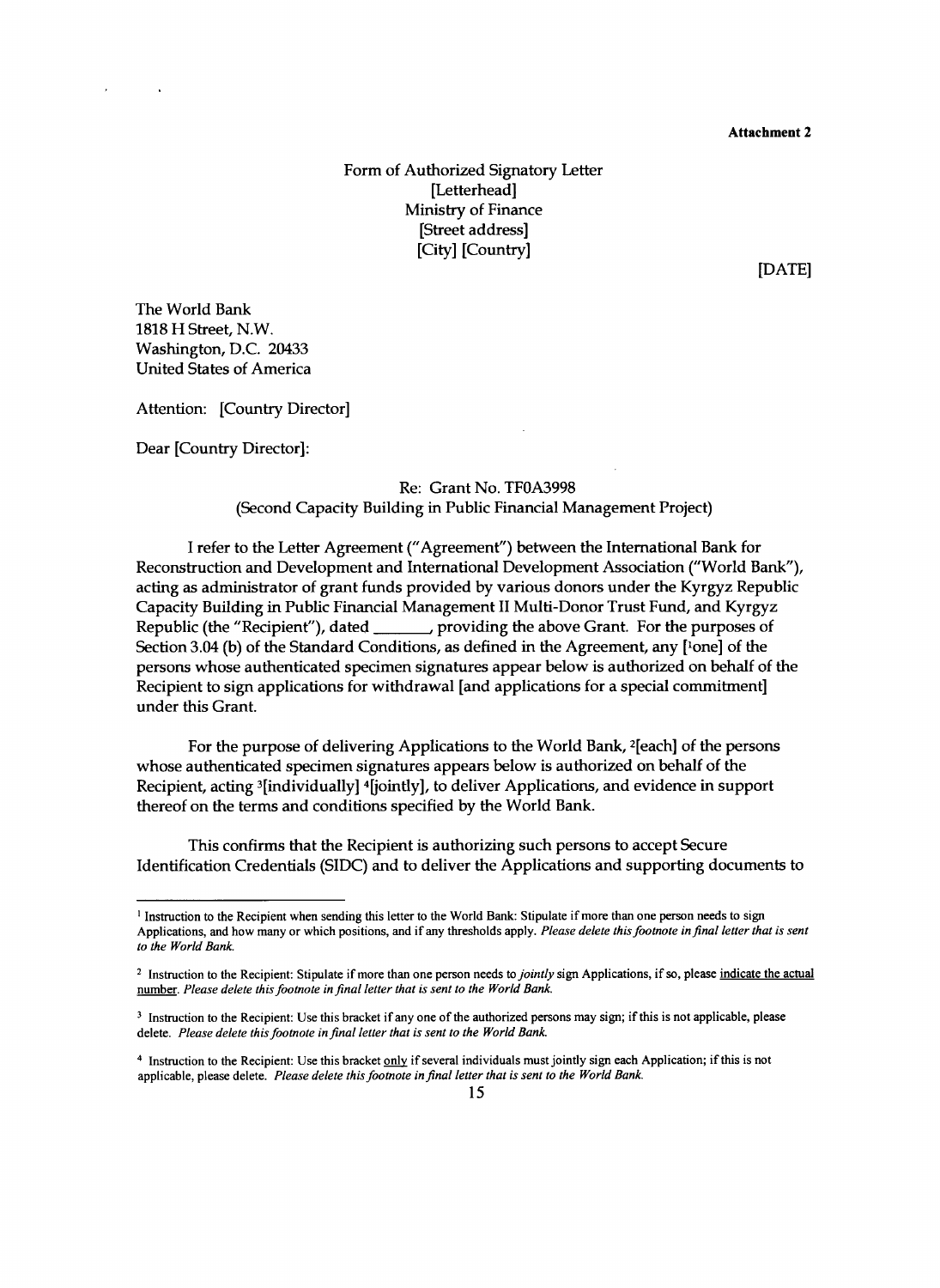the World Bank **by** electronic means. In full recognition that the World Bank shall rely upon such representations and warranties, including without limitation, the representations and warranties contained in the *Terms and Conditions of Use of Secure Identification Credentials in connection with Use of Electronic Means to Process Applications and Supporting Documentation* ("Terms and Conditions of Use of **SIDC"),** the Recipient represents and warrants to the World Bank that it will cause such persons to abide **by** those terms and conditions.

This Authorization replaces and supersedes any Authorization currently in the World Bank records with respect to this Agreement.

| [Name], [position] | Specimen Signature: |
|--------------------|---------------------|
| [Name], [position] | Specimen Signature: |
| [Name], [position] | Specimen Signature: |

Yours truly,

/ signed

[Position]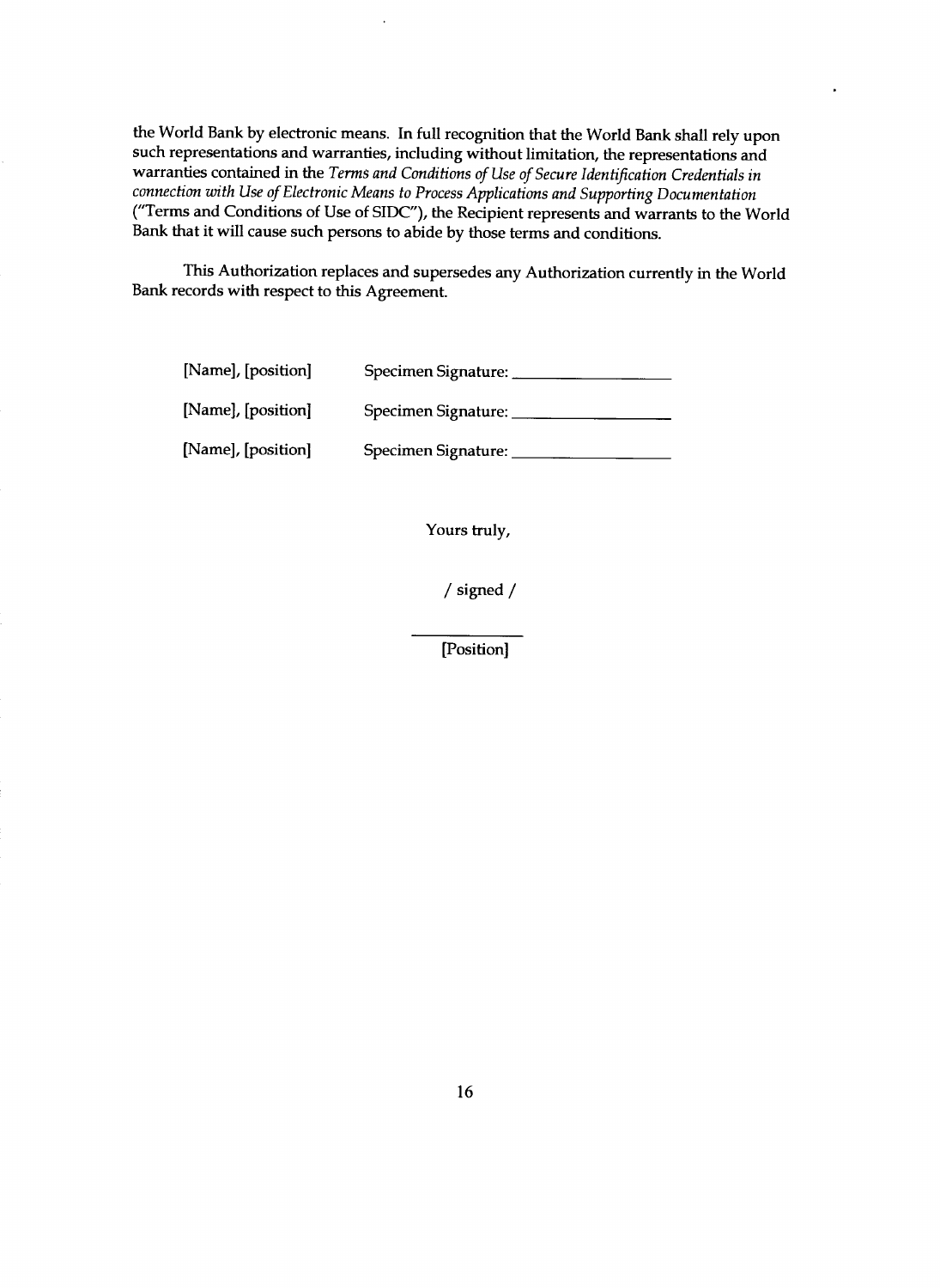#### **Attachment 3**

#### **Terms and Conditions of Use of Secure Identification Credentials in connection with Use of Electronic Means to Process Applications and Supporting Documentation**

#### March **1, 2013**

The World Bank (Bank)' will provide secure identification credentials (SIDC) to permit the Borrower<sup>2</sup> to deliver applications for withdrawal and applications for special commitments under the Agreement(s) and supporting documentation (such applications and supporting documentation together referred to in these Terms and Conditions of Use as Applications) to the Bank electronically, on the terms and conditions of use specified herein.

**SIDC** can be either: (a) hardware-based (Physical Token), or **(b)** software-based (Soft Token). The Bank reserves the right to determine which type of **SIDC** is most appropriate.

#### **A.** Identification of Users.

 $\ddot{\phantom{1}}$ 

- **1.** The Borrower will be required to identify in a completed Authorized Signatory Letter **(ASL)** duly delivered to and received **by** the Bank each person who will be authorized to deliver Applications. The Bank will provide **SIDC** to each person identified in the **ASL** (Signatory), as provided below. The Borrower shall also immediately notify the Bank if a Signatory is no longer authorized **by** the Borrower to act as a Signatory.
- 2. Each Signatory must register as a user on the Bank's Client Connection **(CC)** website (https://clientconnection.worldbank.org) prior to receipt of his/her **SIDC.** Registration on **CC** will require that the Signatory establish a **CC** password **(CC** Password). The Signatory shall not reveal his/her **CC** Password to anyone or store or record the **CC** Password in written or other form. Upon registration as a **CC** user, the Signatory will be assigned a unique identifying account name.

#### B. **Initialization of SIDC.**

**I.** Prior to initialization of **SIDC by** a Signatory, the Signatory will acknowledge having read, understood and agreed to be bound **by** these Terms and Conditions of Use.

<sup>&</sup>lt;sup>1</sup> "Bank" includes **IBRD** and **IDA**.

<sup>2</sup>"Borrower" includes the borrower of an IBRD loan, **IDA** credit, or Project Preparation Facility advance and the recipient of a grant.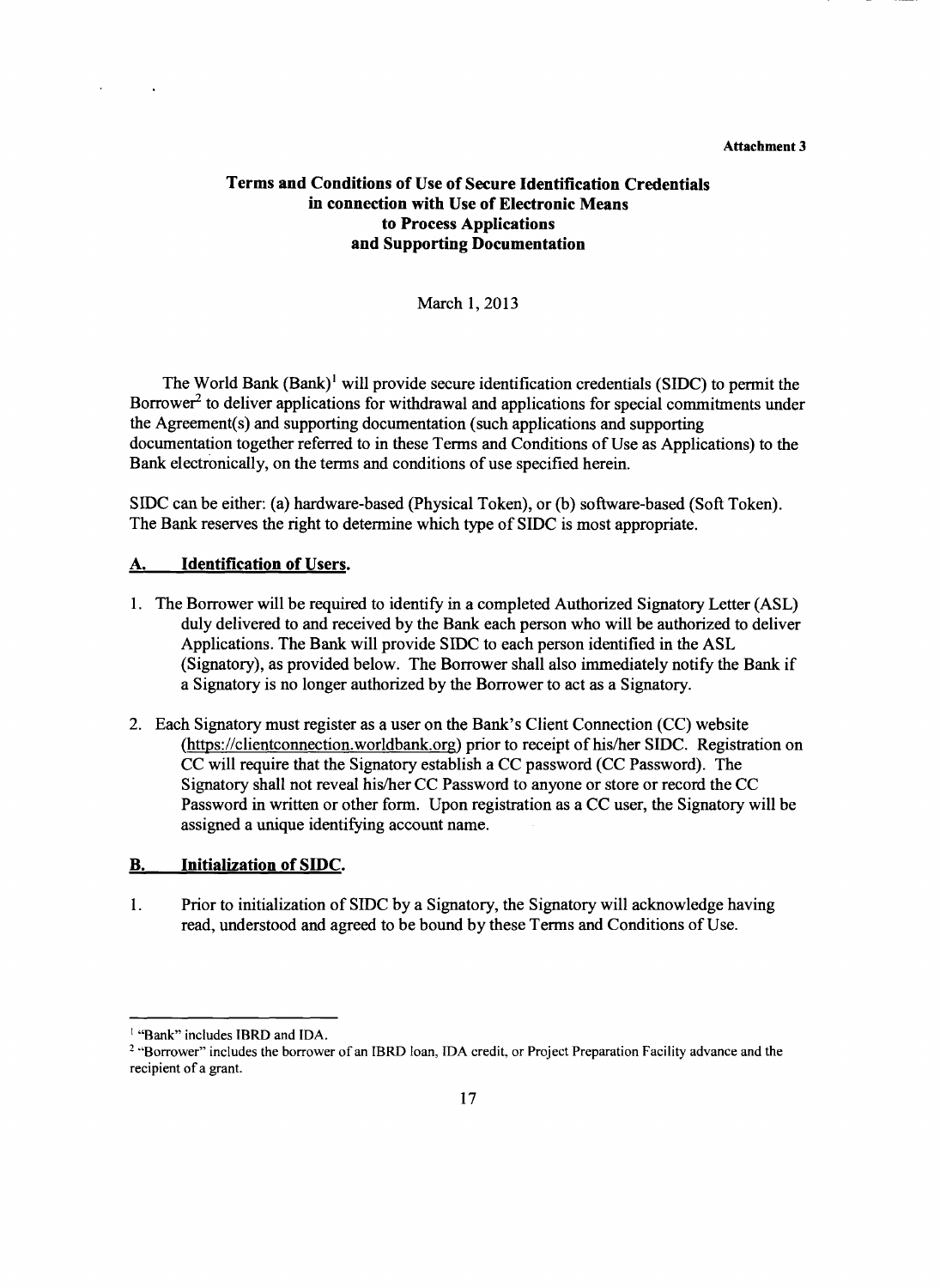- 2. Where a Physical Token is to be used, promptly upon receipt of the Physical Token, the Signatory will access **CC** using his/her account name and **CC** Password and register his/her Physical Token and set a personal identification number **(PIN)** to be used in connection with the use of his/her Physical Token, after which the Physical Token will be initialized for use **by** the Signatory exclusively for purposes of delivering Applications. Where a Soft Token is to be used, the Signatory will access **CC** using his/her account name and **CC** Password and set a personal identification number **(PIN)** to be used in connection with the use of his/her Soft Token, after which the Soft Token will be initialized for use **by** the Signatory exclusively for purposes of delivering Applications. Upon initialization of the **SIDC,** the Signatory will be a **"SIDC** User". The Bank will maintain in its database a user account (Account) for each **SIDC** User for purposes of managing the **SIDC** of the **SIDC** User. Neither the Borrower nor the **SIDC** User will have any access to the Account.
- **3.** Prior to first use of the **SIDC by** the **SIDC** User, the Borrower shall ensure that the **SIDC** User has received training materials provided **by** the Bank in use of the **SIDC.**

#### **C.** Use of **SIDC.**

- 1. Use of the **SIDC** is strictly limited to use in the delivery of Applications **by** the SIDC User in the manner prescribed **by** the Bank in the Agreement(s) and these Terms and Conditions. Any other use of the **SIDC** is prohibited.
- 2. The Bank assumes no responsibility or liability whatsoever for any misuse of the **SIDC by** the **SIDC** User, other representatives of the Borrower, or third parties.
- **3.** The Borrower undertakes to ensure, and represents and warrants to the Bank (such representation and warranty being expressly relied upon **by** the Bank in granting **SIDC)** that each **SIDC** User understands and will abide **by,** these Terms and Conditions of Use, including without limitation the following:

#### *4. Security*

4.1. The **SIDC** User shall not reveal his/her **PIN** to anyone or store or record the **PIN** in written or other form.

4.2. The **SIDC** User shall not allow anyone else to utilize his/her **SIDC** to deliver an Application to the Bank.

4.3. The **SIDC** User shall always logout from **CC** when not using the system. Failure to logout properly can create a route into the system that is unprotected.

4.4. **If** the **SIDC** User believes a third party has learned his/her **PIN** or has lost his/her Physical Token he/she shall immediately notify clientconnection@worldbank.org.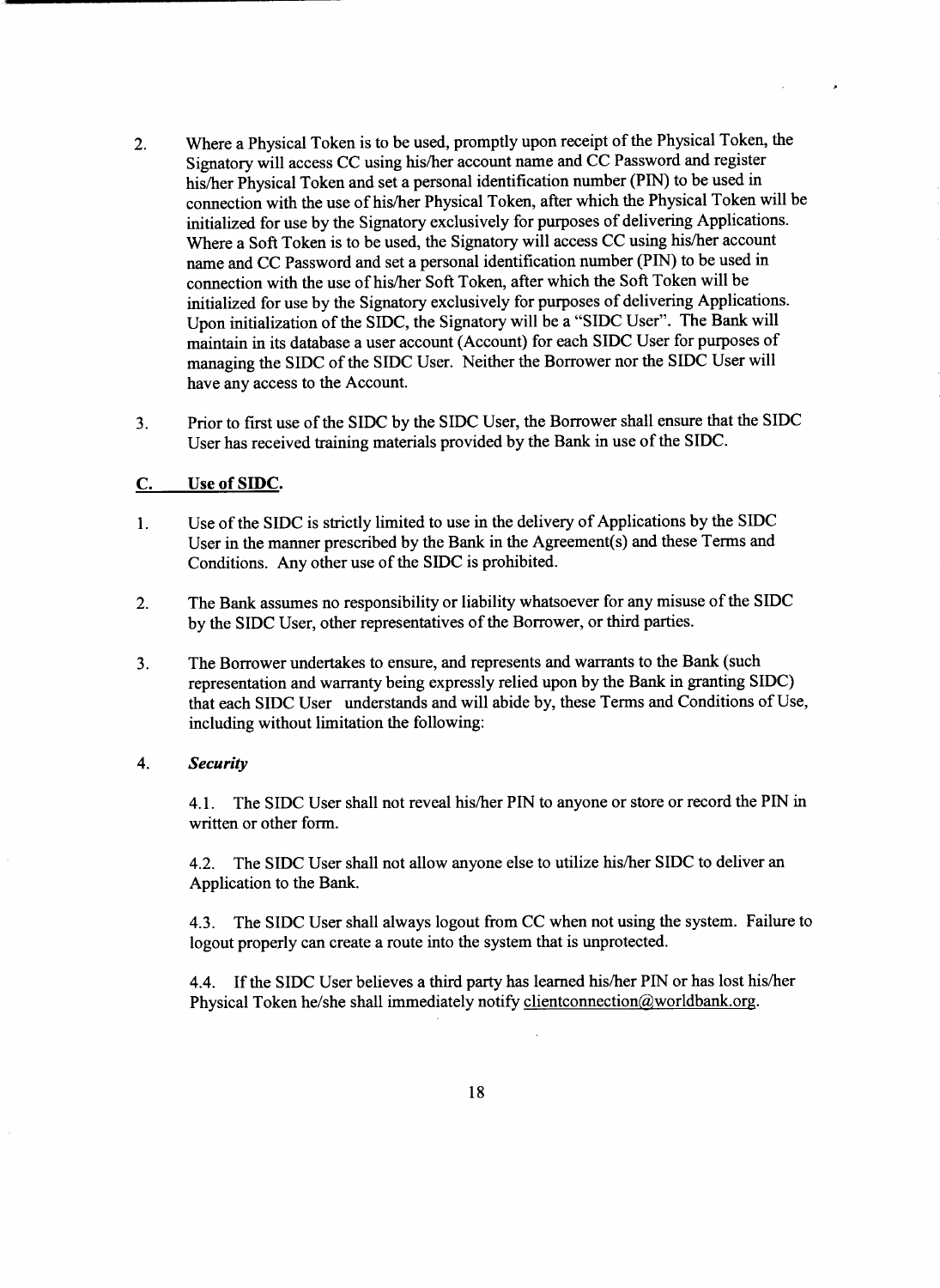*4.5.* The Borrower shall immediately notify the Bank at clientconnection@&worldbank.org of any lost, stolen or compromised **SIDC,** and take other reasonable steps to ensure such **SIDC** are disabled immediately.

#### *5. Reservation of Right to Disable SIDC*

*5.1.* The Borrower shall reserve the right to revoke the authorization of a SIDC User to use a **SIDC** for any reason.

*5.2.* The Bank reserves the right, in its sole discretion, to temporarily or permanently disable a **SIDC,** de-activate a **SIDC** User's Account or both.

#### *6. Care of Physical Tokens*

 $\ddot{\phantom{a}}$ 

**6.1.** Physical Tokens will remain the property of the Bank.

**6.2.** The Bank will physically deliver a Physical Token to each Signatory designated to receive one in a manner to be determined **by** and satisfactory to the Bank.

**6.3.** Physical Tokens contain delicate and sophisticated instrumentation and therefore should be handled with due care, and should not be immersed in liquids, exposed to extreme temperatures, crushed or bent. Also, Physical Tokens should be kept more than five *(5)* cm from devices that generate electromagnetic radiation **(EMR),** such as mobile phones, phone-enabled PDAs, smart phones and other similar devices. Physical Tokens should be carried and stored separate from any EMR device. At close range (less than *5* cm), these devices can output high levels of EMR that can interfere with the proper operation of electronic equipment, including the Physical Token.

6.4. Without derogating from these Terms and Conditions of Use, other technical instructions on the proper use and care of Physical Tokens are available at http://www.rsa.com.

#### *7. Replacement*

**7.1.** Lost, damaged, compromised (in terms of *4.5,* above) or destroyed Physical Tokens will be replaced at the expense of the Borrower.

**7.2.** The Bank reserves the right, in its sole discretion, not to replace any Physical Token in the case of misuse, or not to reactivate a SIDC User's Account.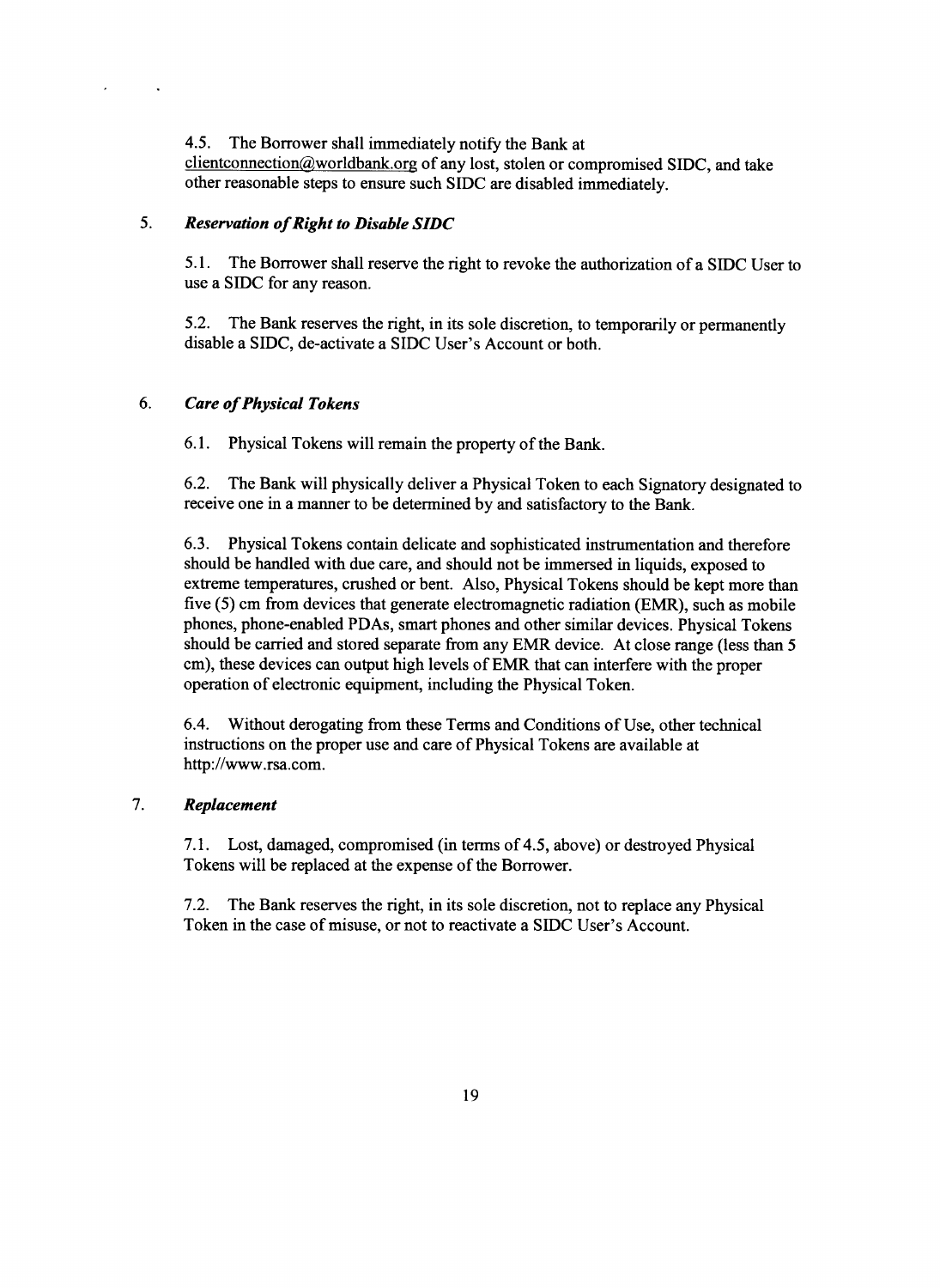**Statement of Expenditure (SOE)**

 $\sim 10^{-1}$ 

**Attachment 4**

 $\overline{a}$ 

 $\ddot{\phantom{a}}$ 

**Payments made during the period from to Ln/Cr/TF** No.:

**Application** No.: **Category** No.:

**SOE No.:**

|                    | $\overline{2}$                                                                                   | 3                                                                   | 4                                                     | 5                                                                              | 6                                      |                                                 | 8                                                                                      | 9                | 10                 | $\mathbf{11}$ |
|--------------------|--------------------------------------------------------------------------------------------------|---------------------------------------------------------------------|-------------------------------------------------------|--------------------------------------------------------------------------------|----------------------------------------|-------------------------------------------------|----------------------------------------------------------------------------------------|------------------|--------------------|---------------|
| Supplier's<br>Name | <b>WB</b><br>Contract<br>Number in<br>Client<br>Connection<br>(for Prior<br>Review<br>Contracts) | Type of Good or<br>Service<br>(CW/GO/CS/OP/TR)<br>Brief Description | Currency and Total<br>Amount, and Date of<br>Contract | Currency and<br><b>Total Amount</b><br>of Invoice<br>Covered by<br>Application | % Financed<br>by<br><b>IBRD/IDA/TF</b> | Amount<br>Eligible<br>for<br>Financing<br>(5x6) | Currency and<br><b>Amount Paid</b><br>from<br>Designated<br>Account (if<br>Applicable) | Exchange<br>Rate | Date of<br>Payment | Remarks       |
|                    |                                                                                                  |                                                                     |                                                       |                                                                                |                                        |                                                 |                                                                                        |                  |                    |               |
|                    |                                                                                                  |                                                                     |                                                       |                                                                                |                                        |                                                 |                                                                                        |                  |                    |               |
|                    |                                                                                                  |                                                                     |                                                       |                                                                                |                                        |                                                 |                                                                                        |                  |                    |               |
|                    |                                                                                                  |                                                                     |                                                       |                                                                                |                                        |                                                 |                                                                                        |                  |                    |               |
|                    |                                                                                                  |                                                                     |                                                       |                                                                                |                                        |                                                 |                                                                                        |                  |                    |               |
|                    |                                                                                                  |                                                                     |                                                       |                                                                                |                                        |                                                 |                                                                                        |                  |                    |               |
|                    |                                                                                                  |                                                                     |                                                       |                                                                                |                                        |                                                 |                                                                                        |                  |                    |               |
|                    |                                                                                                  |                                                                     |                                                       |                                                                                |                                        |                                                 |                                                                                        |                  |                    |               |
|                    |                                                                                                  |                                                                     |                                                       |                                                                                |                                        |                                                 |                                                                                        |                  |                    |               |
|                    |                                                                                                  |                                                                     |                                                       |                                                                                |                                        |                                                 |                                                                                        |                  |                    |               |
|                    |                                                                                                  |                                                                     |                                                       |                                                                                | <b>TOTALS</b>                          |                                                 |                                                                                        |                  |                    |               |

Supporting documents for this **SOE** retained at

(location)

20